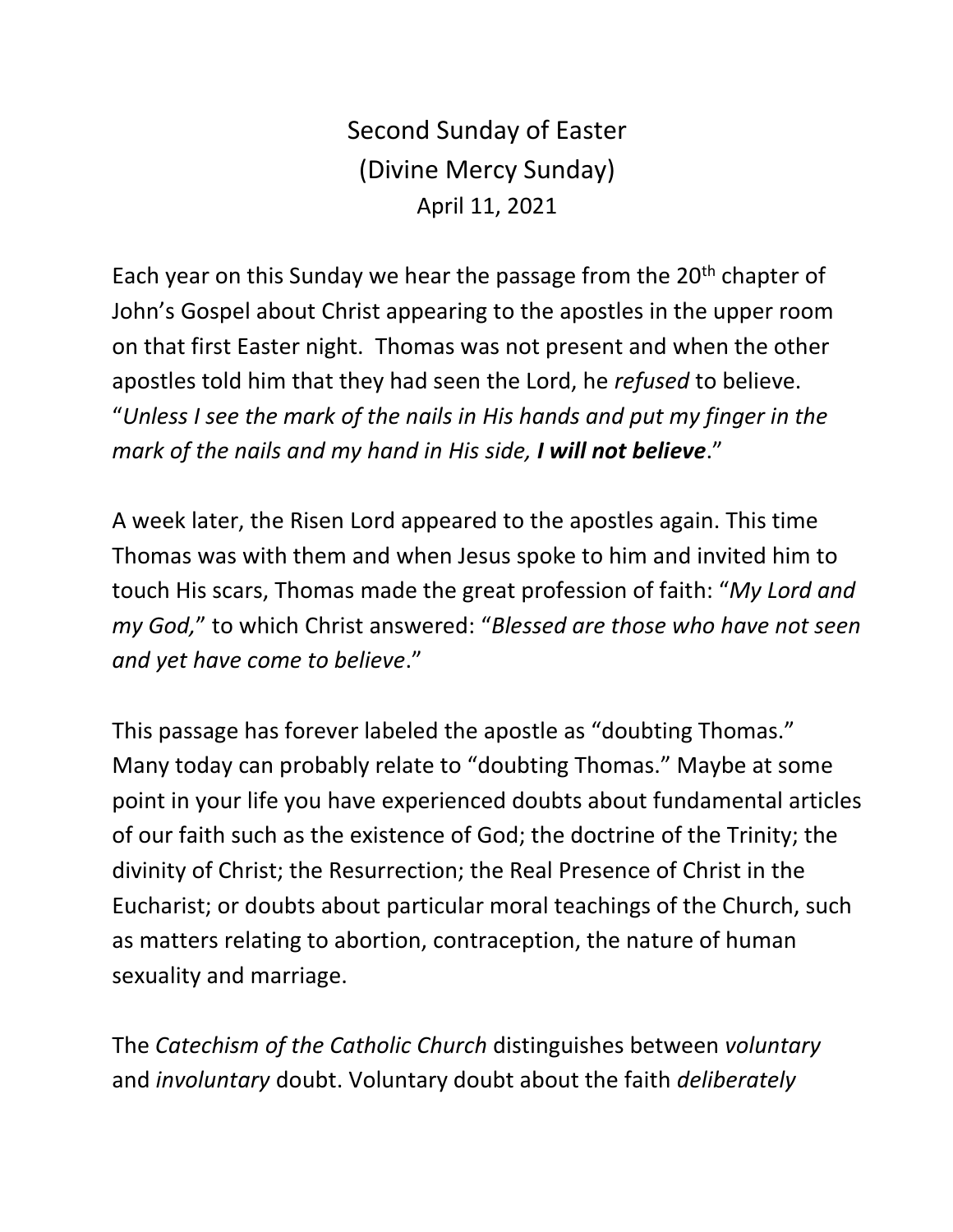*disregards* or *refuses* to hold as true what God has revealed and the Church proposes for belief. [It is a choice one makes to disbelieve.] Cultivating such doubt is dangerous as it can lead to spiritual blindness. Involuntary doubt, on the other hand, is different. It refers to a *hesitation* in believing due to difficulty in overcoming objections about the faith or anxiety arising from its obscurity (CCC 2088). It is not a choice but a plight.

I think it is helpful here to make an important distinction between having *doubts* and having *difficulties*. Not only are doubts and difficulties not the same thing, they are not even the same *kind* of thing. Doubt – and here I am speaking about what the *Catechism* calls voluntary doubt – is a decision. A difficulty is a dilemma.

Many times we may think that we are doubting our faith when in fact we may be merely puzzled by a seemingly abstruse teaching or struggling to live up to our Christian calling to holiness.

Doubts and difficulties are so different from each other that the great 19th century convert and theologian, Saint John Henry Newman, could honestly say, "Ten thousand difficulties do not make one doubt."

I can vouch for this quote from personal experience. In my teens and my very early twenties I was a person who doubted much of what the Church taught. Honestly, I knew very little of what the Church taught and nothing of why it taught it, but that did not matter to me because I was not really interested. I had no commitment to the Faith. My doubt